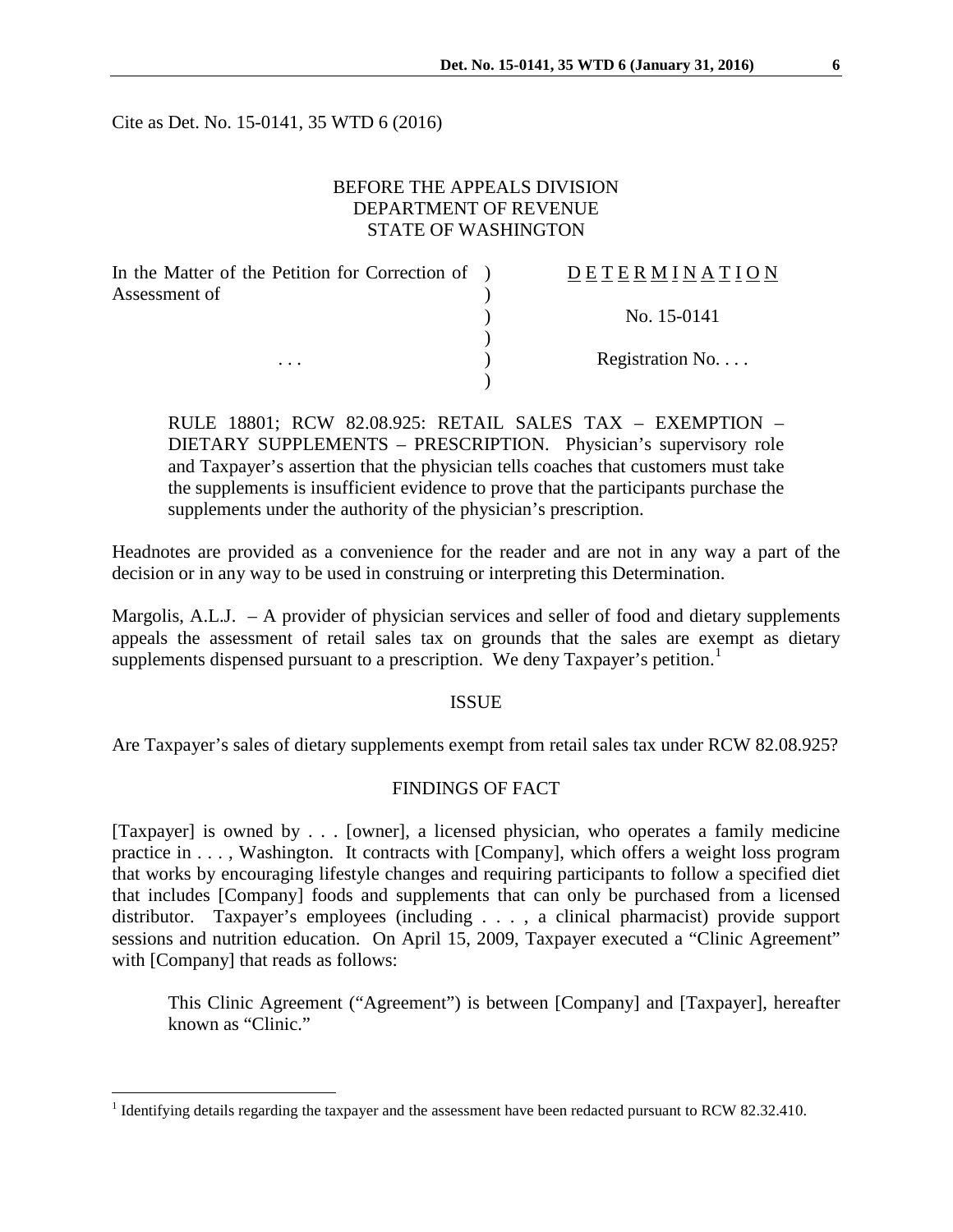[Company] agrees as follows:

- 1. To provide [Company] nutrition products at wholesale prices.
- 2. To provide initial training to Clinic personal [sic] at no charge and on an as needed bases [sic] at no charge.
- 3. To provide Clinic with [Company's] Protocol for weight loss designed to be used with [Company] nutrition products.

Clinic agrees as follows:

- 1. To strictly follow [Company's] protocol for weight loss.
- 2. To use only [Company's] products with [Company's] protocols.
- 3. To not advertise or sell [Company's] products on the Internet without [Company] permission.
- 4. To not sell [Company] products below Suggested Retail Price without [Company] permission.
- 5. To collect and pay all taxes as required by the State where Clinic is selling [Company's] products.

Taxpayer provided [Company] documents describing the program and its products. The program is offered only by health professionals and requires the use of [Company] foods and supplements. Taxpayer explained that participants can purchase equivalent supplements elsewhere with approval from their coach, but the supplements are necessary to ensure that participants are getting requisite nutrition while following the diet protocol.

The protocol requires the use of four supplements  $( \ldots )$ , comprised of ... Supplement Overview, Pages 2-4. Taxpayer provided sample health profile forms completed by program participants, with attached progress notes. Participants initial a statement that they must take vitamins and minerals while on the program and, if they stop taking them, they may experience "undesirable side effects." Health Profile, Page 7. The sample progress notes indicate that Taxpayer regularly monitors participants' condition, taking health conditions such as diabetes or high blood pressure into account.

Taxpayer explained that [the owner] is not always directly involved with [Company] customers when the [Company] customers are not also [the owner's] patients, but [the owner] will discuss [Company] customers with the employees, advise the employees as necessary, and tells the employees that [Company] customers must take the dietary supplements.<sup>[2](#page-1-0)</sup>

<span id="page-1-0"></span> $2$  Taxpayer explained that the clinic works with customers' health care providers, and provided a form letter that the [Company] coach sends to the providers, advising as follows (in pertinent part):

Under the direct care of [a Company] coach and the supervision of [the owner], will participate in this weight loss program until his/her goal weight is reached. . . . We will monitor his/her progress on the program weekly and check blood pressure and monitor their . . . log regularly if indicated, based on their medication condition and medications as prescribed by your office. . . As a precaution, we request periodic lab review. Our preference is to have this done through the prescribing doctor's office, and have all medical decision making, including medication adjustments, left to his/her discretion.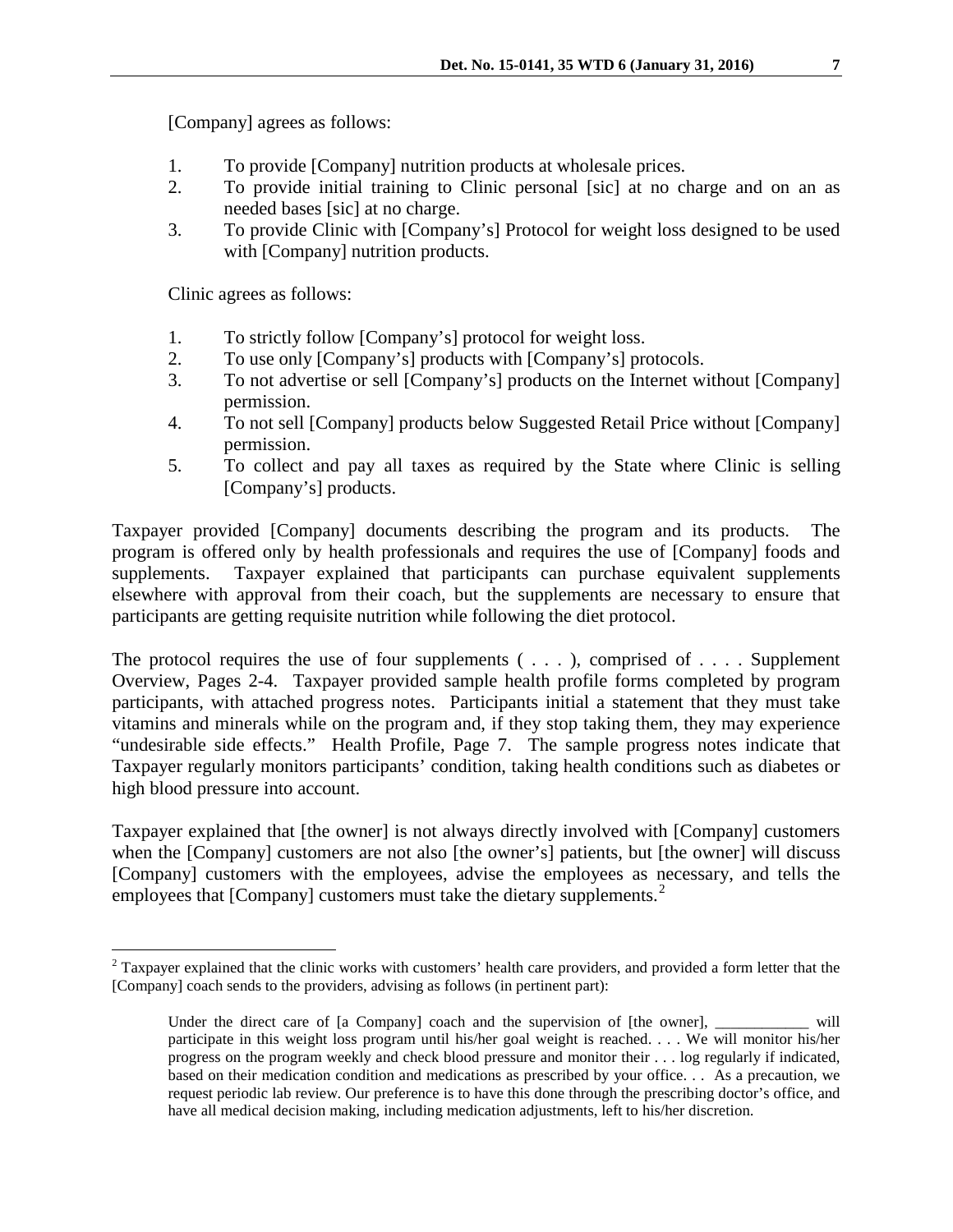The Department of Revenue's (Department's) Audit Division (Audit) reviewed Taxpayer's records for the period January 1, 2010 through December 31, 2013, and on May 2, 2014, assessed Taxpayer \$ . . . . The assessment is comprised of \$ . . . in retail sales tax, \$ . . . in use/deferred sales tax, and \$ . . . in interest. Taxpayer purchased food (such as shakes, powdered drinks, and bars) and supplements from [Company], and then sold these items to program participants. Taxpayer did not charge retail sales tax, and on its excise tax returns deducted the sales from the measure of retail sales tax as exempt food. Audit found that Taxpayer was deducting sales of vitamin supplements in error, and assessed retail sales tax on these sales.<sup>[3](#page-2-0)</sup> Taxpayer appealed, asserting that Audit erred in assessing retail sales tax on sales of dietary supplements that are exempt from retail sales tax under RCW 82.08.925.

### ANALYSIS

RCW 82.08.020 imposes a retail sales tax on each retail sale in this state. The seller must collect sales tax from the buyer, and then remit the collected tax to the Department. RCW 82.08.050. If the seller fails to collect the tax, the seller must still pay the tax to the Department. RCW 82.08.050(3).

RCW 82.08.925 provides an exemption for "sales of dietary supplements for human use dispensed or to be dispensed to patients, pursuant to a prescription." There is no dispute that the products at issue are dietary supplements. Taxpayer argues that its sales of dietary supplements are made under the auspices of a medical office and qualify for this exemption because it dispenses the supplements to patients pursuant to a physician's prescription.

WAC 458-20-18801 (Rule 18801) is the administrative rule that explains retail sales tax and use tax exemptions for medical products, including the exemption under RCW 82.08.925. Rule 18801(403)(e) states as follows:

(e) **Dietary supplements (also known as nutrition products) with a prescription are exempt from retail sales and use taxes.** Sales of dietary supplements not covered by either of the retail sales tax or use tax exemptions for "food and food ingredients" are generally subject to retail sales tax or use tax. See RCW 82.08.0293 and 82.12.0293. However, RCW 82.08.925 and 82.12.925 provide specific retail sales tax and use tax exemptions for sales of "dietary supplements" for human use, pursuant to a prescription. A "dietary supplement" is any product, other than tobacco, intended to supplement the diet, and that satisfies all three of the criteria listed in (e)(i) through (iii) of this subsection.

(i) Contains one or more of the following dietary ingredients:

- (A) A vitamin;
- (B) A mineral;
- (C) An herb or other botanical;

<span id="page-2-0"></span><sup>&</sup>lt;sup>3</sup> Audit determined the amount of vitamin sales using the cost to purchase the [Company] inventory and the [Company] sales to get a markup percentage, and applying the markup to total vitamin purchases. At the hearing, Taxpayer asserted that in 2012, 28 bottles of vitamins that it had purchased expired unsold and were discarded, but Taxpayer retained no evidence to show that the product was discarded rather than sold. Absent records showing that Audit overstated the measure of sales, we have no grounds for adjustment.